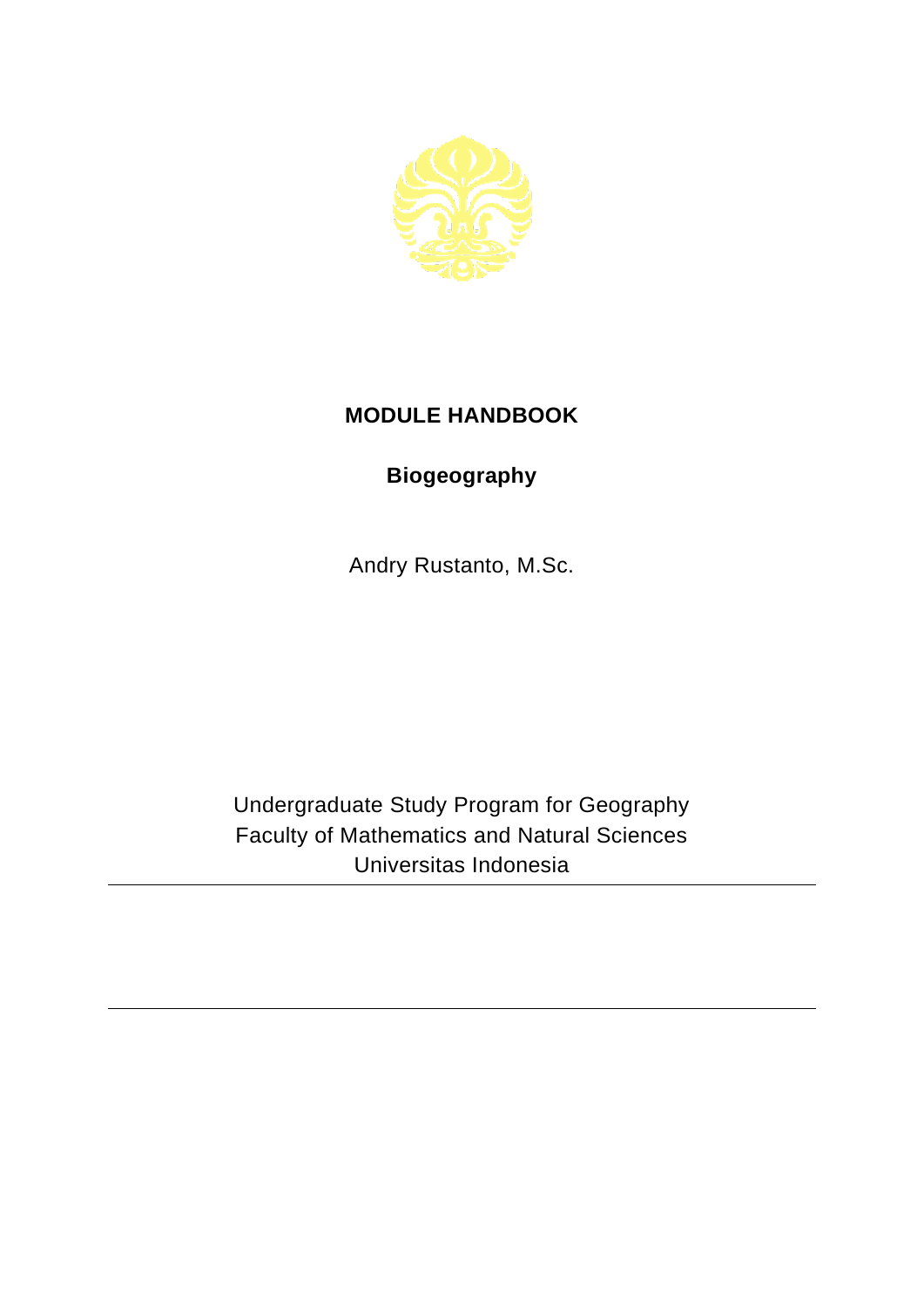| Module designation                                                 | Biogeography                                                                                                                                                                                                                                                                                                                                                                                                                                                                                                                                                                                                                                                                                                                                                                                 |
|--------------------------------------------------------------------|----------------------------------------------------------------------------------------------------------------------------------------------------------------------------------------------------------------------------------------------------------------------------------------------------------------------------------------------------------------------------------------------------------------------------------------------------------------------------------------------------------------------------------------------------------------------------------------------------------------------------------------------------------------------------------------------------------------------------------------------------------------------------------------------|
| Semester(s) in which the module is<br>taught                       | Fifth (5th) Semester                                                                                                                                                                                                                                                                                                                                                                                                                                                                                                                                                                                                                                                                                                                                                                         |
| Person responsible for the module                                  | Andry Rustanto, M.Sc.                                                                                                                                                                                                                                                                                                                                                                                                                                                                                                                                                                                                                                                                                                                                                                        |
| Lecturer                                                           | Andry Rustanto, M.Sc.<br>1.<br>Nurul Sri Rahatiningtyas, M.Si.<br>2.<br>3.                                                                                                                                                                                                                                                                                                                                                                                                                                                                                                                                                                                                                                                                                                                   |
| Language                                                           | Bahasa Indonesia                                                                                                                                                                                                                                                                                                                                                                                                                                                                                                                                                                                                                                                                                                                                                                             |
| Relation to curriculum                                             | Elective                                                                                                                                                                                                                                                                                                                                                                                                                                                                                                                                                                                                                                                                                                                                                                                     |
| Teaching methods                                                   | Student-centered Learning and combination with Cooperative Learning                                                                                                                                                                                                                                                                                                                                                                                                                                                                                                                                                                                                                                                                                                                          |
| Workload (incl. contact hours, self-<br>study hours)               | 1.<br>Lectures: 100 minutes per week per semester<br>Assignment: 120 minutes per week per semester<br>2.<br>Independent study: 120 minutes per week per semester<br>3.<br>Minutes x weeks x semester: 340 x 14 x 1 = 4760 minutes per<br>4.<br>semester<br>5.<br>Midterm Examination: 100 minutes per semester<br>6.<br>Final Examination: 100 minutes per semester<br>7.<br>Total workload per semester: 4950 minutes / 82 hours 40 minutes                                                                                                                                                                                                                                                                                                                                                 |
| Credit points                                                      | 2 (Two)                                                                                                                                                                                                                                                                                                                                                                                                                                                                                                                                                                                                                                                                                                                                                                                      |
| Required and recommended pre-<br>requisites for joining the module | Thinking Geographically<br>1.<br>Principles and Perspective in Physical Geography<br>2.<br>System and Process of Physical Geography<br>3.<br>Principles and Perspective in Human Geography<br>4.<br>Spatial Organization of Human Activities<br>5.                                                                                                                                                                                                                                                                                                                                                                                                                                                                                                                                           |
| Module objectives/intended learn-<br>ing outcomes                  | After completing this course, students are expected to be able to analyze<br>(C4) forms, patterns, and the distribution process of the life of plants and<br>animals in relation to human life in various places.                                                                                                                                                                                                                                                                                                                                                                                                                                                                                                                                                                            |
| Content                                                            | Process and Pattern of Biogeography: Speciation, Diversification,<br>1.<br>Extinction, Dispersal, Distribution<br>Conditions of Animals and Plants based on Ecological Biogeography<br>2.<br>Concepts: Habitats, Environment, Niches, Climate and Life,<br>Substrate and Life, Topography and Life, Disturbance, Populations<br>and Interacting Populations, Communities and Communities<br>Change<br>Conditions of Animals and Plants based on the Concept of Historical<br>3.<br>Biogeography: Dispersal and Diversification in the Distant Past;<br>Vicariances in the distant past; Past Community Change.<br>Conditions of Animals and Plants based on the Concept of<br>4.<br>Conservation Biogeography: Conserving Species and Populations,<br>Conserving Communities and Ecosystems. |
| <b>Examination forms</b>                                           | $\overline{a}$                                                                                                                                                                                                                                                                                                                                                                                                                                                                                                                                                                                                                                                                                                                                                                               |
| Study and examination require-<br>ments                            | Group & Presentation Score (20%)<br>1.<br>Individual Score (30%)<br>2.<br>3.<br>Midterm Examination (25%)<br>Final Examination (25%)<br>4.                                                                                                                                                                                                                                                                                                                                                                                                                                                                                                                                                                                                                                                   |